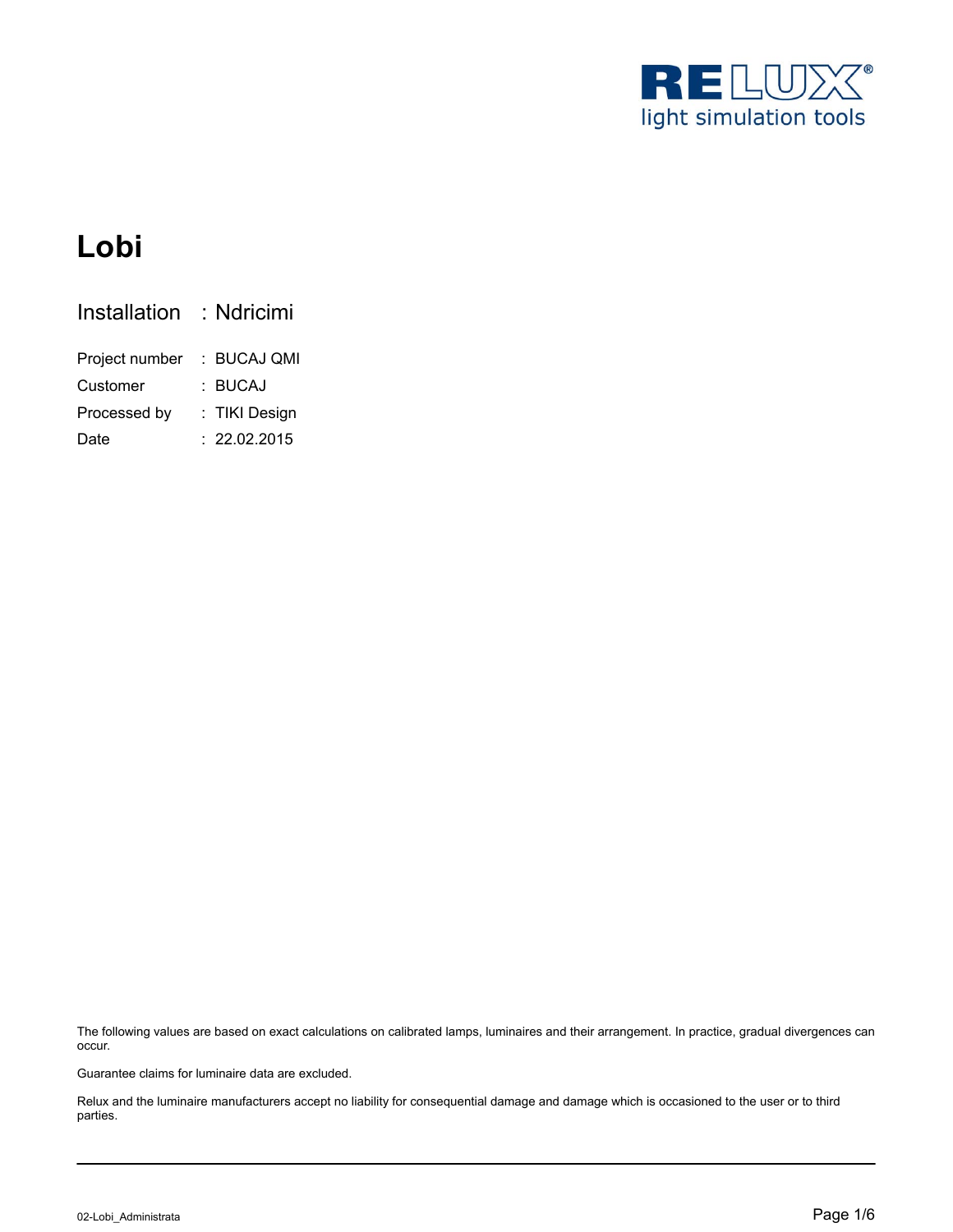## **1 Luminaire data**

## **1.1 Siteco, LEDVANCE® Downlight L (0DL11A78C3R)**

### **1.1.1 Data sheet**

#### **Manufacturer: Siteco**



**SITECO** AN OSRAM BUSINESS

### **0DL11A78C3R downlight-ceiling recessed LEDVANCE® Downlight L**

LEDVANCE® Downlight L, downlight, optical cover: diffuser disc, opal, light emission: direct distribution, LED light colour: 830, warm white, control gear: ECG, with cable, 2x 0.75mm², mains connection: 220..240V, 50..60Hz, housing, traffic white (RAL 9016), diameter: 172 mm, ring, of polymer, white, insulation class (complete): insulation class II (safety insulation), certification: CE, permissible ambient temperature for indoor applications: <= +25°C

#### **Luminaire data**

| Luminaire efficiency      | $: 100\%$                       |
|---------------------------|---------------------------------|
| Luminaire efficacy        | $: 87.5$ lm/W                   |
| Classification            | : A60 $\downarrow$ 100.0% 10.0% |
| <b>CIE Flux Codes</b>     | : 729599100100                  |
| UGR 4H 8H (20%, 50%, 70%) |                                 |
| C0 / C90                  | : 21.2 / 21.2                   |
| Control gear              | : ECG                           |
| System power              | $\therefore$ 12 W               |
| Diameter                  | $: 172 \text{ mm}$              |

#### **Equipped with**

| Quantity      |              |  |
|---------------|--------------|--|
| Designation   | LED 3000K/   |  |
|               | $CRI > = 80$ |  |
| Power         | 12 W         |  |
| Colour        |              |  |
| Luminous flux | 1050 lm      |  |
|               |              |  |

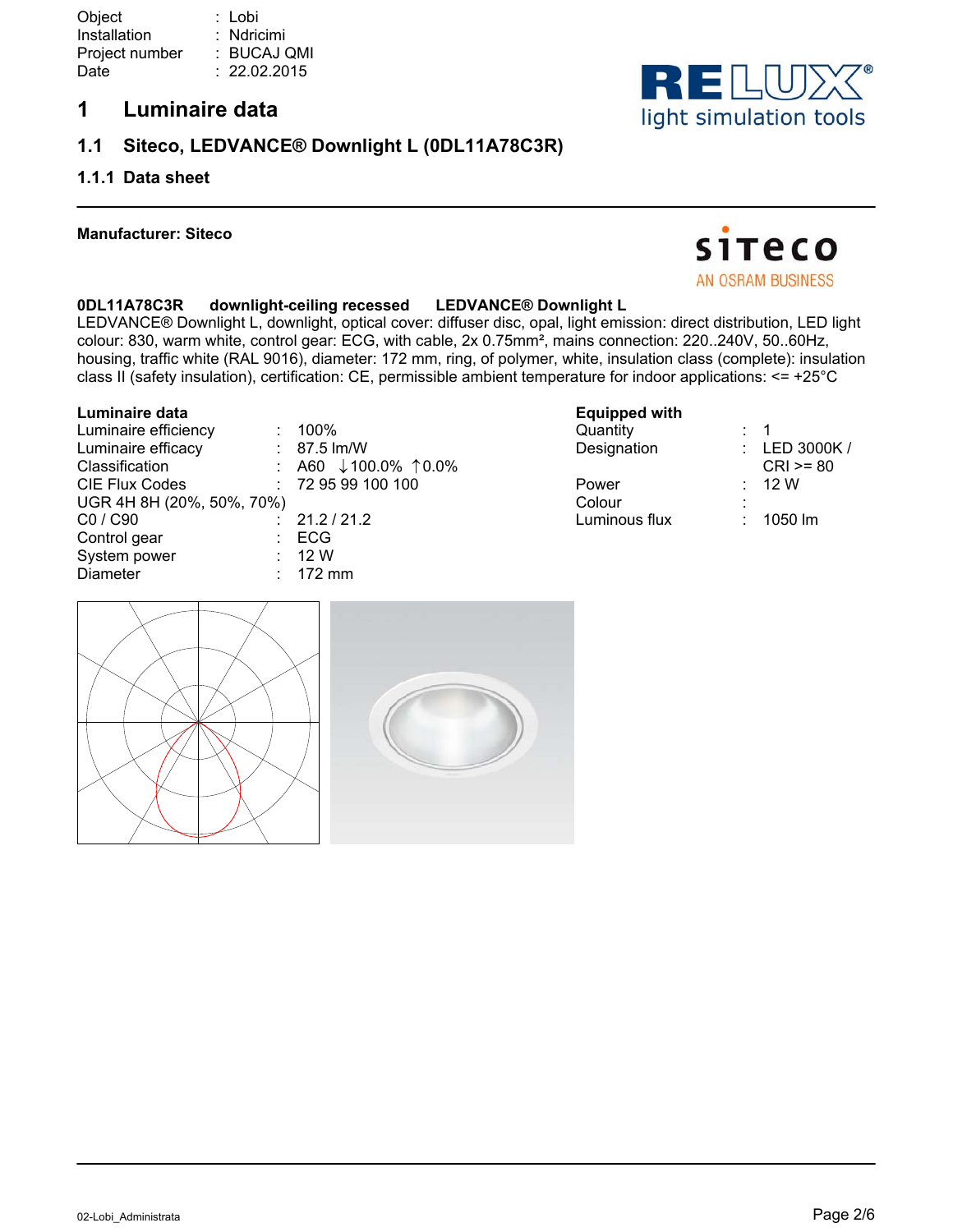## **1 Luminaire data**

## **1.2 Siteco, LEDVANCE® PENDANT L (0STPLA77303SBF)**

### **1.2.1 Data sheet**

#### **Manufacturer: Siteco**

## **0STPLA77303SBF downlight-ceiling pendant LEDVANCE® PENDANT L**

LEDVANCE® PENDANT L, downlight, optical cover: cover panel, of glass, opal, LED light colour: 840, cool white, control gear: ECG, with cable with plug, mains connection: 220..240V, AC, 50/60Hz, housing, of aluminium, anodised, white, diameter: 90 mm, protection rating (complete): IP20, insulation class (complete): insulation class II (safety insulation), certification: CE

#### **Luminaire data**

|                           | 100%                            |
|---------------------------|---------------------------------|
|                           | $: 89.09$ lm/W                  |
|                           | : A60 $\downarrow$ 100.0% 10.0% |
|                           | : 86 99 100 100 100             |
| UGR 4H 8H (20%, 50%, 70%) |                                 |
|                           | 24.3 / 24.3                     |
|                           | ECG                             |
|                           | : 33W                           |
|                           | $: 90$ mm                       |
|                           | $: 201$ mm                      |
|                           |                                 |



#### **Equipped with**

| Quantity      |              |
|---------------|--------------|
| Designation   | LED 4000K /  |
|               | $CRI > = 80$ |
| Power         | 33 W         |
| Colour        |              |
| Luminous flux | 2940 lm      |
|               |              |



**SITECO** AN OSRAM BUSINESS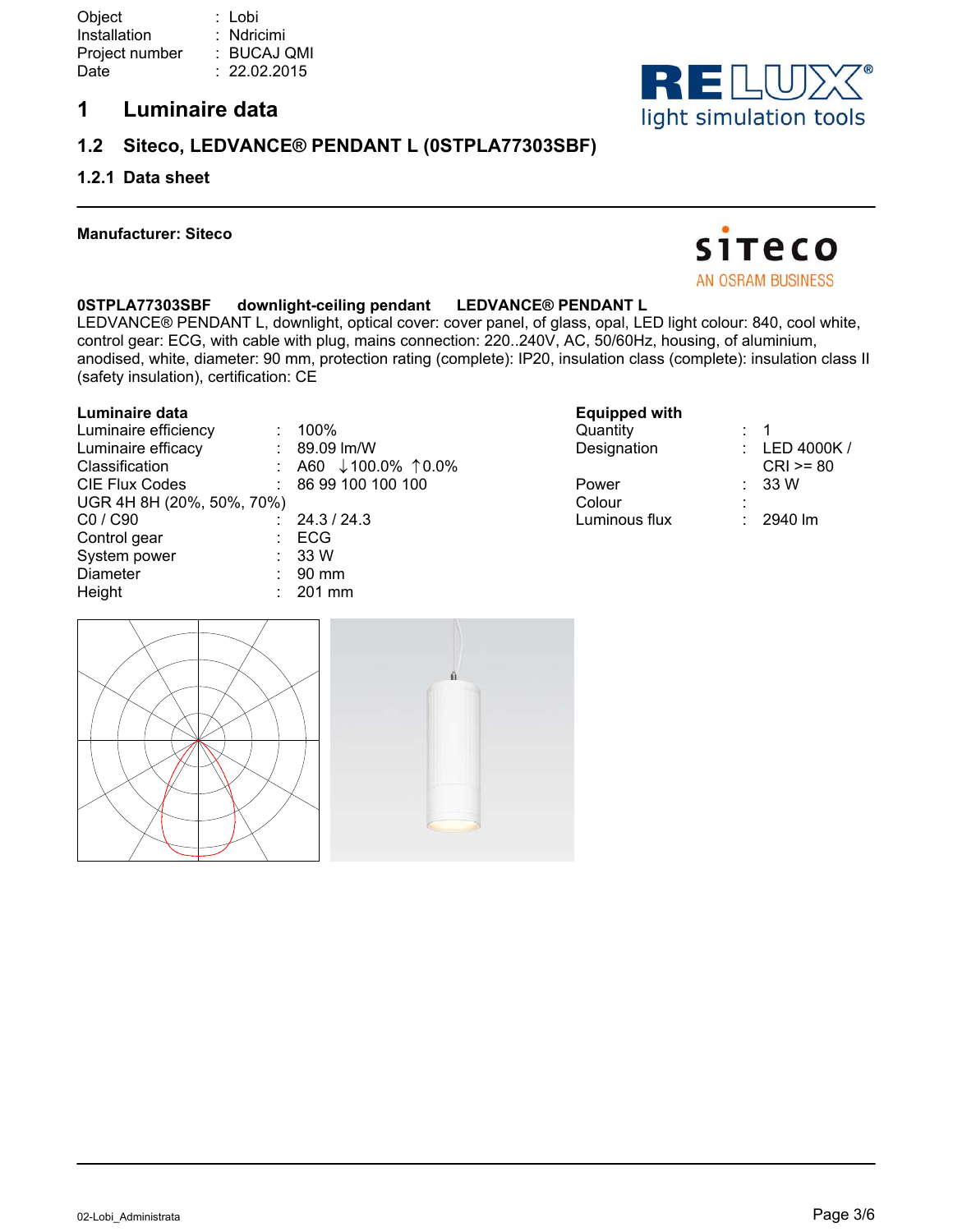| Object         | : Lobi       |
|----------------|--------------|
| Installation   | : Ndricimi   |
| Project number | : BUCAJ QMI  |
| Date           | : 22.02.2015 |
|                |              |

## **2 Lobi**

**2.1 Summary, Lobi**

## **2.1.1 Result overview, Evaluation area 1**





| 50               | 100 |  | 200<br>50 | 300 | 500 |  |
|------------------|-----|--|-----------|-----|-----|--|
| Illuminance [lx] |     |  |           |     |     |  |

# **General**

Maintenance factor

Total luminous flux of all lamps 104160 lm Total power<br>Total power per area (335.65 m<sup>2</sup>)  $3.52 \text{ W/m}^2 (1.48 \text{ W/m}^2/100 \text{k})$ Total power per area (335.65 m<sup>2</sup>)

| <b>Evaluation area 1</b> | Reference plane 1.1<br>Horizontal |  |  |
|--------------------------|-----------------------------------|--|--|
| Em                       | 238 lx                            |  |  |
| Emin                     | $5 \times$                        |  |  |
| Emin/Eav (Uo)            | 0.02                              |  |  |
| Emin/Emax (Ud)           | 0.01                              |  |  |
| Position                 | $0.75 \; m$                       |  |  |
|                          |                                   |  |  |

### **Type No.\Make**

| 60 | <b>Siteco</b><br>Order No.<br>Luminaire name | : 0DL11A78C3R<br>: LEDVANCE® Downlight L   |
|----|----------------------------------------------|--------------------------------------------|
|    | Equipment                                    | : 1 x LED 3000K / CRI >= 80 12 W / 1050 lm |

Calculation algorithm used<br>
Maintenance factor<br>
Maintenance factor<br>
Average indirect fraction<br>
0.80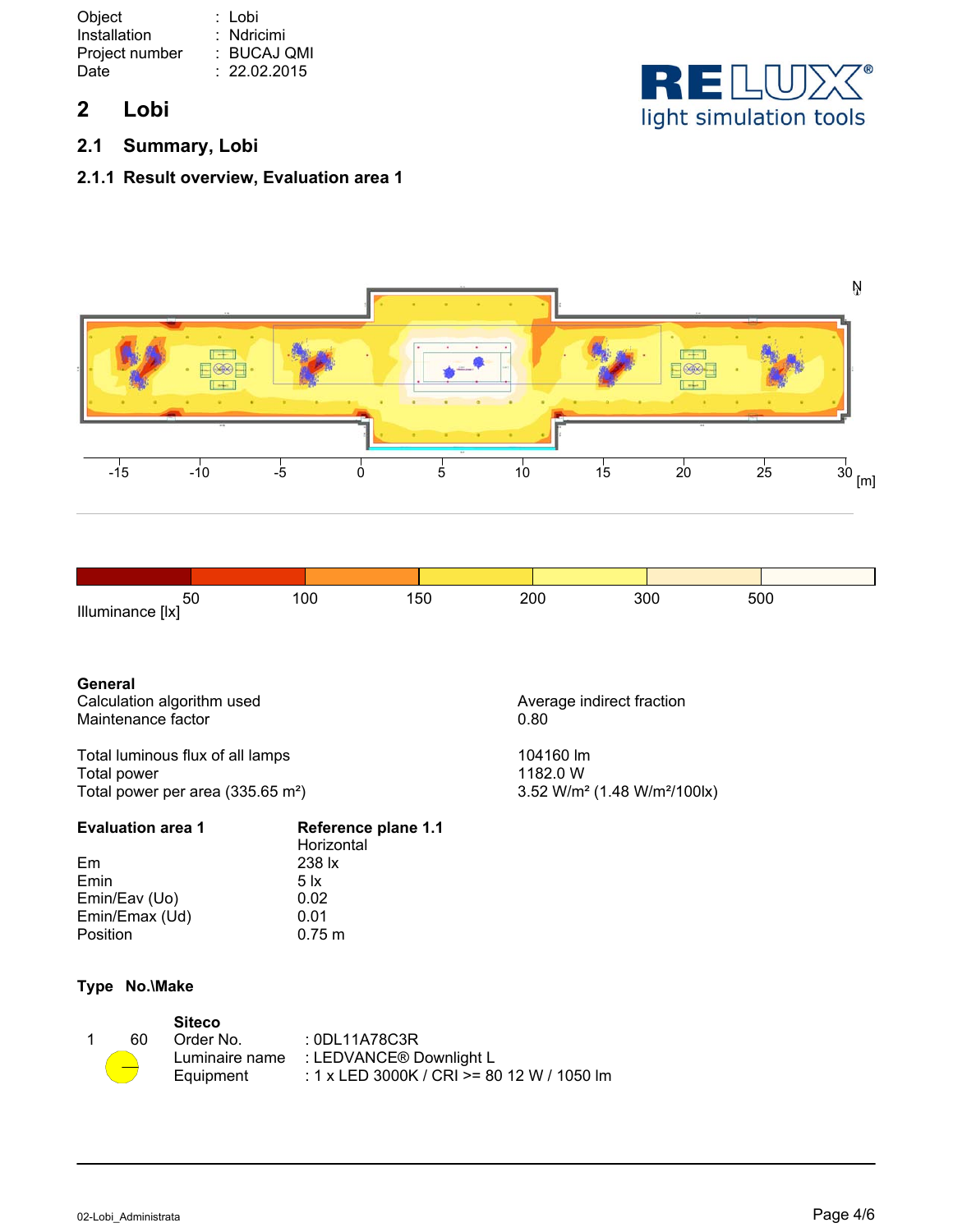Object Installation Project number : BUCAJ QMI Date : Lobi : Ndricimi : 22.02.2015

- **2 Lobi**
- **2.2 Calculation results, Lobi**
- **2.2.1 3D luminance, View 1**





Luminance in the scene Minimum:  $\frac{1}{2}$  : 0 cd/m<sup>2</sup><br>Maximum: : 144 cd/r

:  $144$  cd/m<sup>2</sup>